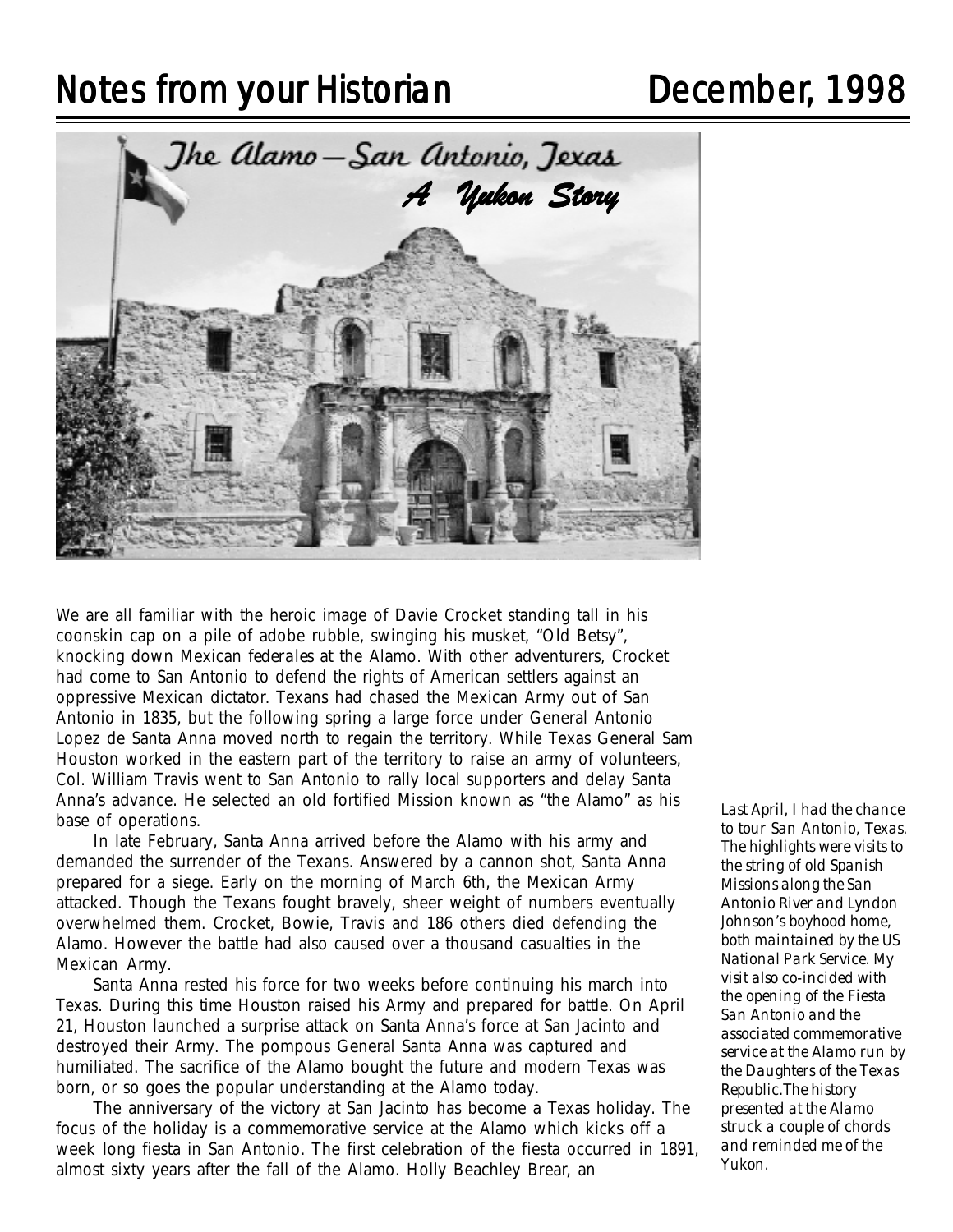*The service at the Alamo is a solemn affair with a distinct line between the sacred and profane, or between the past and the opportunities of the present. During my visit, the tribute parade included two portly gentlemen dressed as soldiers of the American Revolution, complete with powdered wigs, magnificent brocaded uniforms and drawn swords. In their turn they respectfully marched to the green in half-step and laid their wreath with the others. However, after taking only five more steps, they were approached by two fawning young women sparsely clad in haltertops and shorts who wanted pictures. They two men sat down, and with the girls on their laps, grinned for the camera.*

### anthropologist studying the Alamo, ascribes the origins of this historical pageant fiesta to two ideas: "a sacred text chronicling the nation's divine mission and as a practical guidebook of moral instruction on how local residents should behave in the present." Thus the fiesta created a direct link to the Founding Fathers of the American Republic, legitimizing the present day leadership and encouraging them to look to the development opportunities of the future. It was the annual revitalization and re-justification of the American dream of Manifest Destiny and continuing material progress.<sup>1</sup>

Today the Alamo is managed and interpreted by a group of prominent Anglo women of San Antonio, the Daughters of the Republic of Texas (DRT). Since their founding in 1891, the DRT has made the Alamo a central feature of the Fiesta. On the anniversary of the Battle of San Jacinto, the green space in front of the Alamo becomes the forum for the remembrance of the connection "with the heroic cause of liberty."2 The names of the 189 fallen are solemnly read out to the gathered audience. This is followed by a long funereal parade of military, community and other organizations wishing to acknowledge the sacrifice of, and cement their own identity to, the fallen. Each group leaves a floral tribute on the green and the Anglo values of the community are reinforced.

While seemingly a community event, the Alamo is actually one of the cultural divides of San Antonio. Over half of the city's population is Hispanic, that is, in the eyes of the DRT and Alamo participants, related to the Mexican attackers or the bad guys. This denial of their right to exist as full partners in the life of their city has led many Hispanics to begin to protest that they were actually here first. The first Spanish Missions were established in east Texas over three hundred years ago. Spanish settlers following the Missions mixed with the native Coahuiltecans and began farming and ranching. A Spanish agricultural society was well established by

## **Nacho Guarache**

# **BY LEO GARZA**

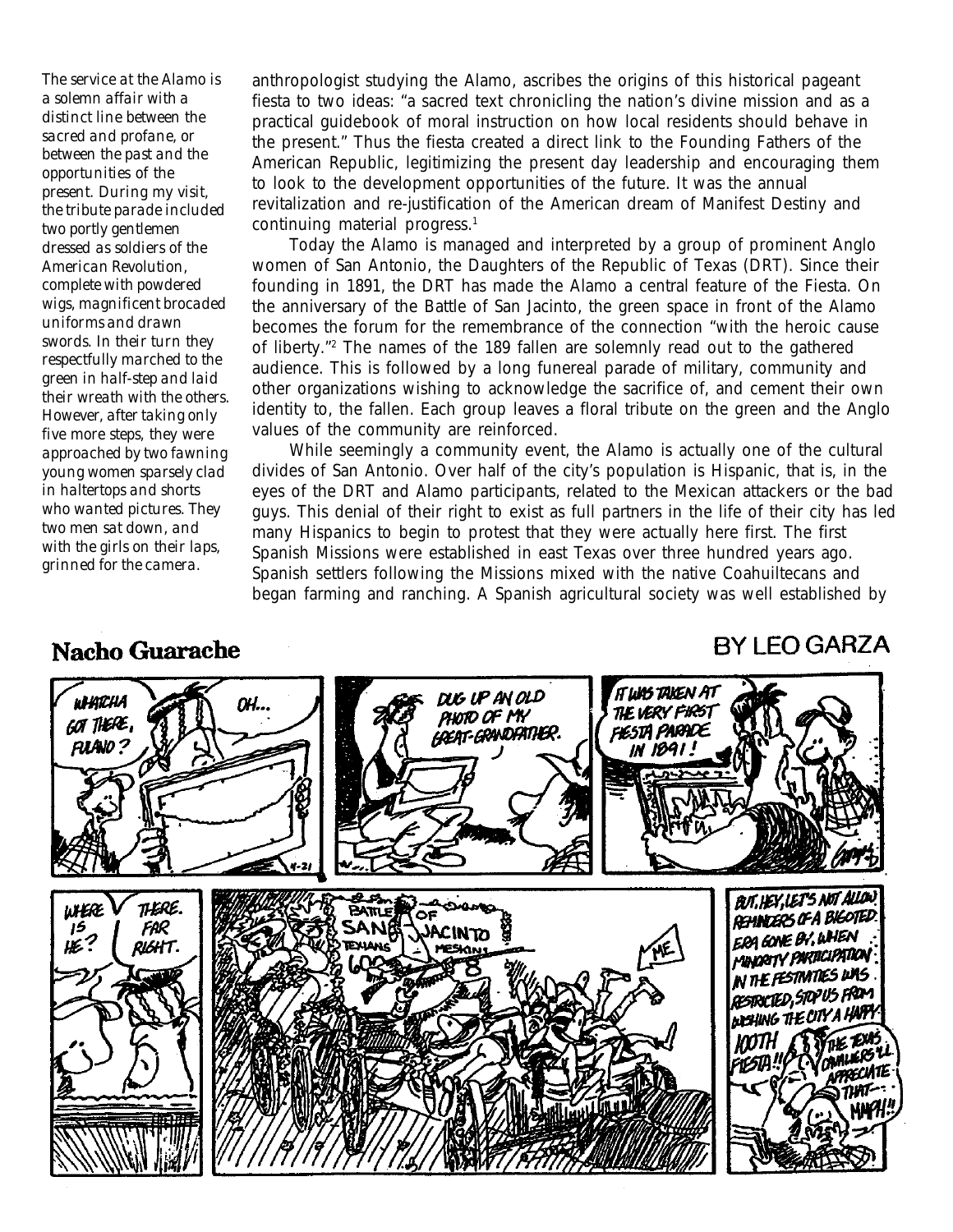

*A cartoon by John Branch illustrating the conflicts between the Anglo DRT and the Hispanic LULAC (League of United Latin American Citizens). The movie noted is the IMAX production "Alamo - The Price of Freedom" shown just around the corner from the Alamo.*

the time American settlers were invited to help settle the land about 1800. In the eyes of the contemporary Hispanic population, the American latecomers fomented trouble, rebelled against lawful authority and stole Spanish lands and placed them in Anglo hands.

The subsequent submerging of the legitimate Hispanic cultural legacy of the region is only now being challenged and resisted. According to Brear, the Hispanic community has responded in a number of ways. Some, by working with the Anglo business community for economic development projects, place issues of ethnic identity in a clearly secondary role behind the necessary presentation of a wholesome attractive community. In other cases, the Hispanic community has established parallel organizations to celebrate their heritage alongside that of the later Anglo settlers. At the Fiesta San Antonio, the Texas Cavaliers appoint a festival King Antonio at the Alamo to preside over the Anglo portions of the fiesta, while the Hispanic community elects their own Rey Feo who is crowned by the local priest at a ceremony in the San Fernando Cathedral. More dramatic resistance takes place by regular challenges and protests to the DRT's representation of Texas history at the Alamo.

Brear concludes her review of the Alamo's role in San Antonio by examining the responsibilities of those who research and present cultural identity. She emphasizes that a cultural identity is a constructed stereotype prepared as a synthesis of the many voices within a single group. Stereotypes are meant to be expressions of group completeness and homogeneity and are used to extend the power of the group through either reinforcing their dominant social position or to challenge the existing power hierarchy. "Identity is an external image projected against other, identity is *not* an innate quality."3 Professional researchers and presenters of culture have an obligation to dissemble the stereotypes and to examine the basic values underlying the positional attitudes which often lead to inter-group conflict.